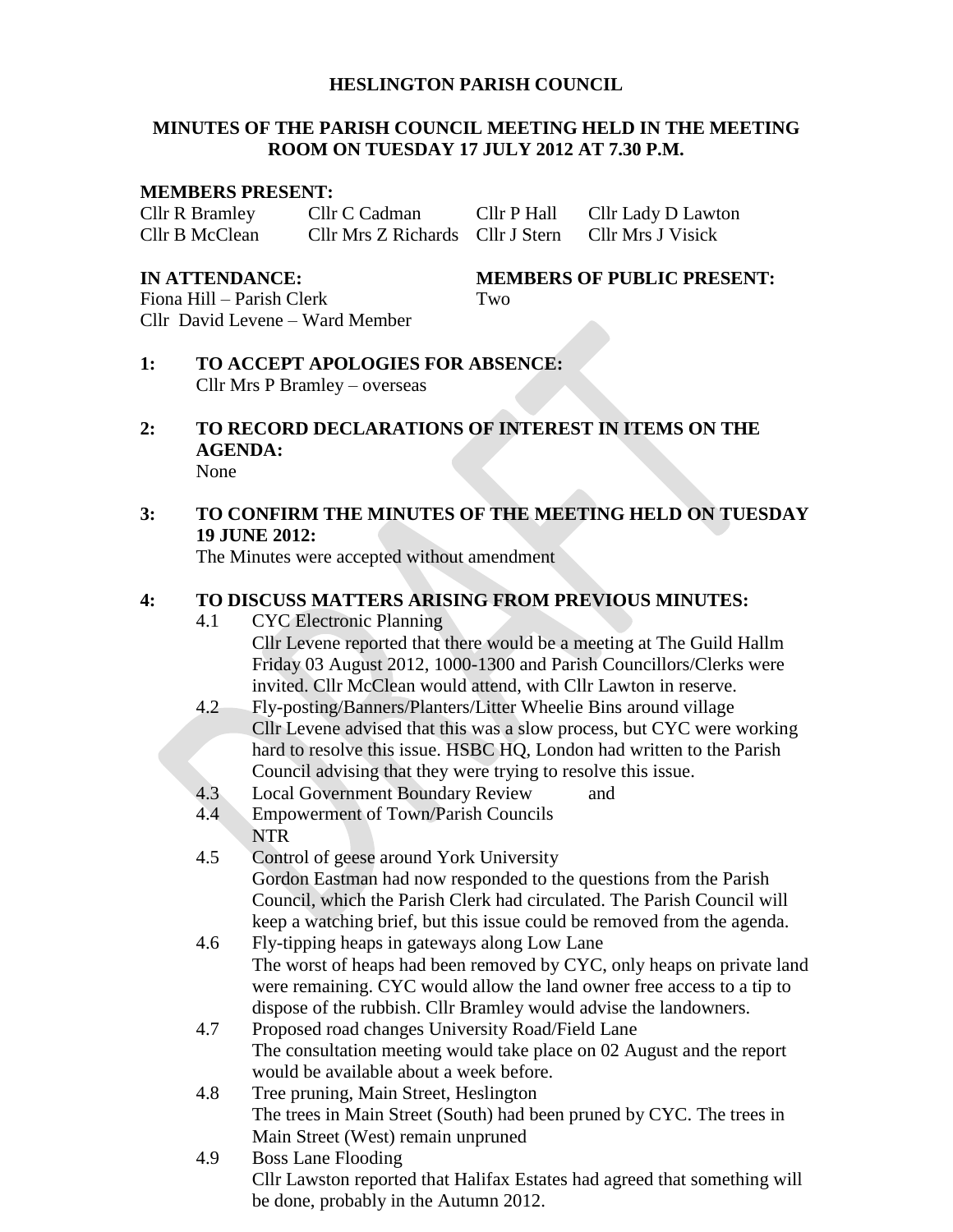4.10 Salt Bins

The Parish Council will keep a watching brief on this issue

4.11 Cycle track along University Road Cllr Levene will chase this.

#### **5. TO DISCUSS, IF NECESSARY, LONG-STANDING MATTERS:**

5.1 Highway Matters

Cllr Levene reported that –

- CYC were monitoring the holes in the road along Main Street

- the resurfacing of The Outgang had not yet received final approval but he hoped that it would be approve next month.

- CYC will cut back overgrown foliage along The Outgang

- CYC survey regarding Common Road/Low Lane will be published next month.

Cllr McClean reported that Open Reach had dug up the verge outside his house and had not repaired it properly, so the Parish Clerk would write to them and ask them to repair it.

5.2 University of York/Campus 3/Heslington East

There had been no meetings recently but Catherine Atkinson was trying to arrange one for September. The CYC report on the trial parking arrangement on Badger Hill would be made public on 20 July 2012. Cllrs reported that vehicles were still parking on the service road, so Cllr Levene for pass on this information. Cllr McClean had received a copy of the University Parking survey and the Parish Council asked him to read it and forward comments to CYC via the Parish Clerk

- 5.3 Elvington NTR
- 5.4 Heslington Village Website

Cllr McClean is continuing to keep it up to date.

5.5 Parish Newsletter The Summer 2012 edition was approved. Proposed: Cllr Lawton, Seconded: Cllr Stern, Unanimous The Parish Clerk would arrange printing and Cllr McClean would arrange delivery. The Parish Council thanked Cllr McClean for editing the Newsletter.

## **6: TO RECEIVE ANY MATTERS RAISED BY MEMBERS OF PUBLIC:**

- It was agreed to trial a public session at the beginning of the meeting, to  $\bullet$ enable members of the public to raise issues and then leave, if they wished to do so. This section would remain, so members of the public could discuss matters included on the agenda
- The surface is very uneven along Tally Alley and the Parish Council are  $\bullet$ concerned this could be a fall hazard. The Parish Clerk was asked to contact CYC

#### **7: TO REPORT AND MAKE RELEVANT RECOMMENDATIONS ON NEW PLANNING APPLICATIONS:**

7.1 12/02256/ADV York Sports Village, Lakeside Way, Heslington Letter D – The Parish Council can see no reason to illuminate the signage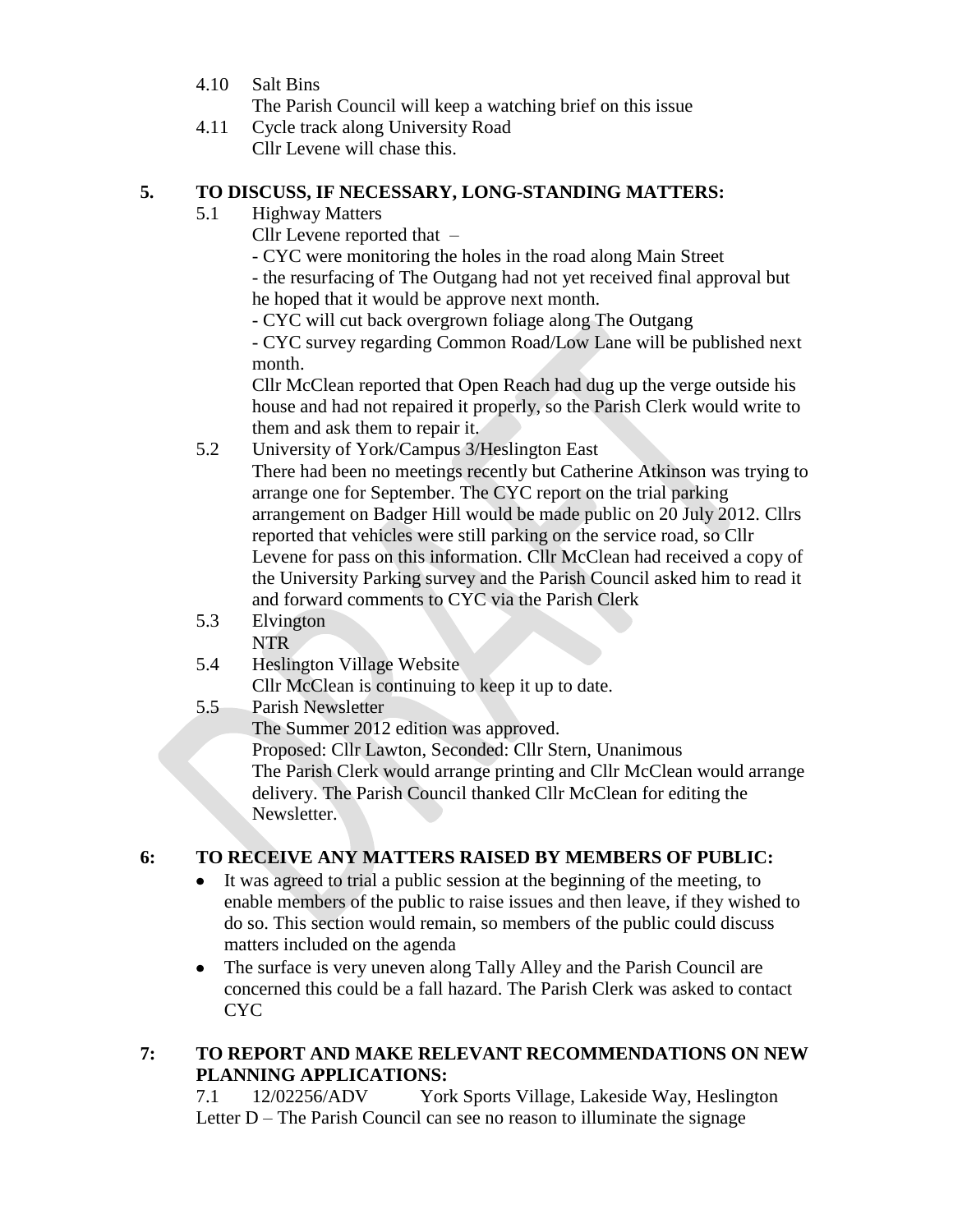7.2 12/02268/LBC Heslington Hall, University of York Letter D - The Parish Council is of the view that the handrails erected several years ago to the top flight of steps are singularly inappropriate for a Grade 2 listed building, being neither historically accurate nor, taking a different approach, of a good contemporary design. The current proposals take a very different design approach to those described above, and the result is two very different handrail designs on the same flight of steps, neither of which hav any architectural or design merit. The Parish Council takes the view that the University should take the opportunity to get rid of the existing handrails, and commission a design for them that is consistent for both the upper and lower flights of steps and that is worthy of the main entrance to Heslington Hall..

### **8: TO REPORT PLANNING DECISIONS BY CITY OF YORK COUNCIL:** None

## **9: TO RECEIVE REPORTS FROM REPRESENTATIVES OF FOLLOWING OUTSIDE BODIES:**

9.1 Ward Cllr David Levene

- the CYC LDF/Local Plan would have to be rewritten/re-submitted, as it does not conform to current planning guidelines

| 9.2 | North Yorkshire Police - Jon-Mark Buchanan                             |
|-----|------------------------------------------------------------------------|
|     | Had emailed his shift for the next 12 months, which showed he would be |
|     | unable to attend any scheduled meetings, but he would continue to send |
|     | regular reports. In addition, he did arrange Village Surgeries.        |
| 9.3 | <b>Yorkshire Local Councils Association</b>                            |
|     | <b>NTR</b>                                                             |

- 9.4 Heslington East Community Forum NTR
- 9.5 Good Neighbourhood Forum NTR
- 9.6 Ouse and Derwent Drainage Board Cllr Bramley advised that the Clerk to the Board had offered to come and talk to the parish Council if required.

# 9.7 Sportsfield

Cllr McClean advised that the pavilion was nearly finished

- 9.8 York Environment Forum NTR
- 9.9 Alms Houses NTR
- 9.10 Elvington

## NTR

9.11 The Meeting Room

Cllr Cadman advised that he had attended the A.G.M. and he circulated a copy of the accounts for year ending 31 March 2012. The committee hoped to be able to have the following work done – new curtains, new lamp shades and secondary glazing.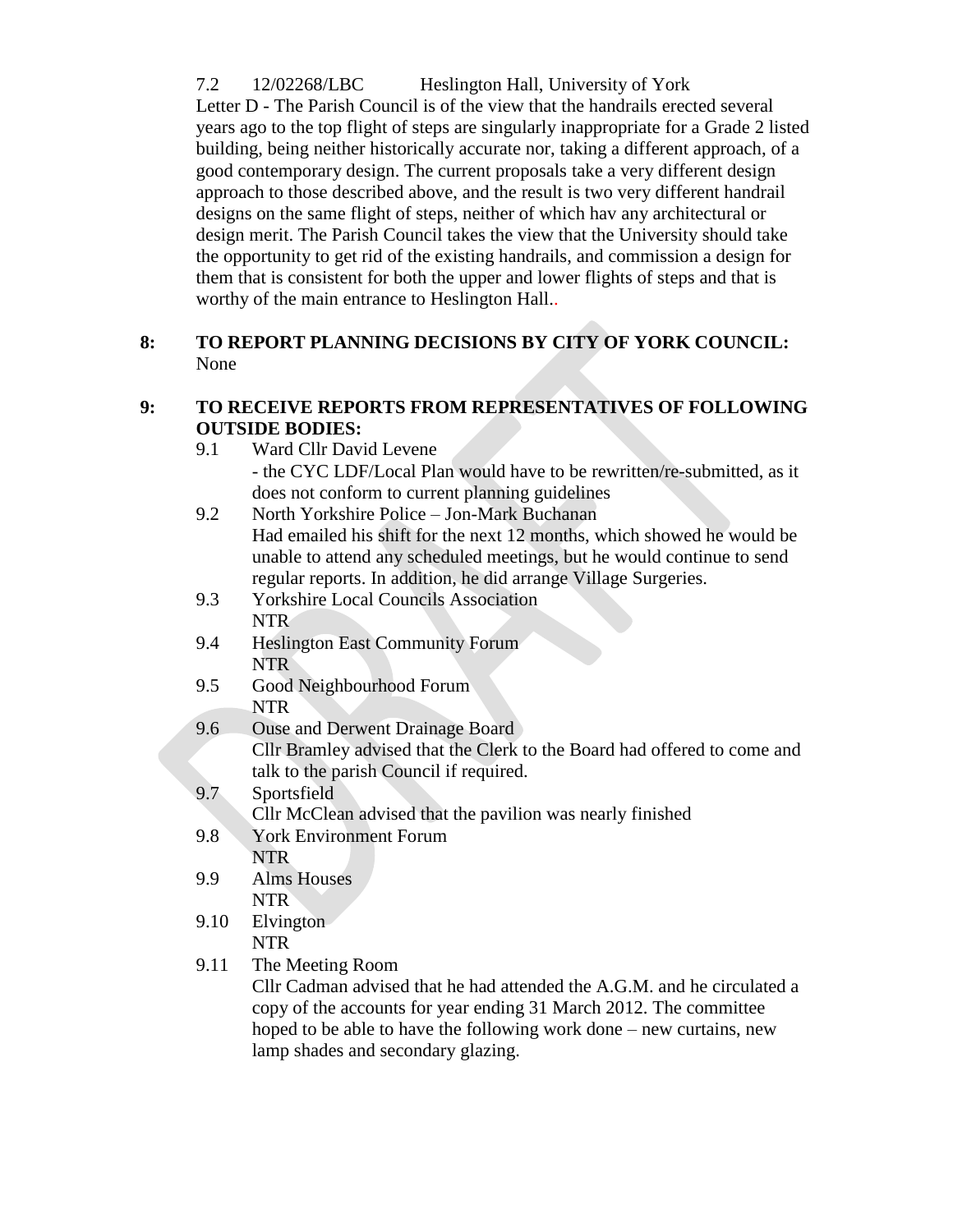## **10: TO REPORT ANY NEW CORRESPONDENCE RECEIVED BY THE COUNCIL:**

10.1 CYC Community Contracts

The Parish Clerk had received information about these and advised that whilst the principle sounds OK there are some issues which CYC needed to deal with.

Strategic Cycle Network Review Summer 2012  $\bullet$ 

It was agreed that Cllr Stern would read this and forward any comments to CYC via the Parish Clerk.

• Delivery and Innovation Fund

There is a Drop in session at The Guild Hall on Friday 03 August, 0900-1000 • Rural Services Network Online – weekly email news digest

The Parish Clerk received this and forwarded to Parish Councillors

CYC Your Consortium Ltd

The Parish Clerk had circulated this email around Parish Councillors as a possible source of funding for community groups.

# **11: TO REPORT MATTERS RAISED BY MEMBERS:**

- $\bullet$ Cllr Bramley asked what progress had been made and what site had been agreed for the Diamond Jubilee forest. The Parish Clerk was asked to contact Gordon Eastman at the University.
- Cllr Lawton suggested a local working group to tidy the Rowan trees outside  $\bullet$ the alms house on Main Street West. This would be discussed at the next meeting.

## **12: TO DISCUSS MATTERS RAISED BY PARISH CLERK/RESPONSIBLE FINANCIAL OFFICER:**

12.1 Bookkeeping records for year ending 31Mar13 to date The Parish Clerk circulated copies around Parish Councillors.

12.2 Internal Control Check(s)

The Parish Clerk had circulated a template list of checks and statement of internal control, which would be used as a working document, with a final draft been agreed at the year end. Cllr McClean conducted the Income Controls and the Parish Council were satisfied with records presented by the parish Clerk/RFO. 12.3 Internal Audit Report

The Parish Clerk reported – "Yorkshire Internal Audit Services conducted an Internal Audit on 21 June 2012. They made several findings, which prevented them from agreeing the Statement of Assurance. However, they were satisfied that the majority of issues had been resolved with work done during this current year. They have written a report to the External Audit detailing the issues and how, if appropriate, they have been resolved. When the full report is received from the Internal Auditor, it will be detailed at a Parish Council Meeting".

12.4 Road verge grass cutting contract

The Parish Clerk said this was "work in progress"

12.5 Matters raised with/by Yorkshire Local councils Association (YLCA) The Parish Council adopted the final version of the NALC Template Code of Conduct for Parish Councils

12.6 Asset Register

The Parish Clerk said this was "work in progress"